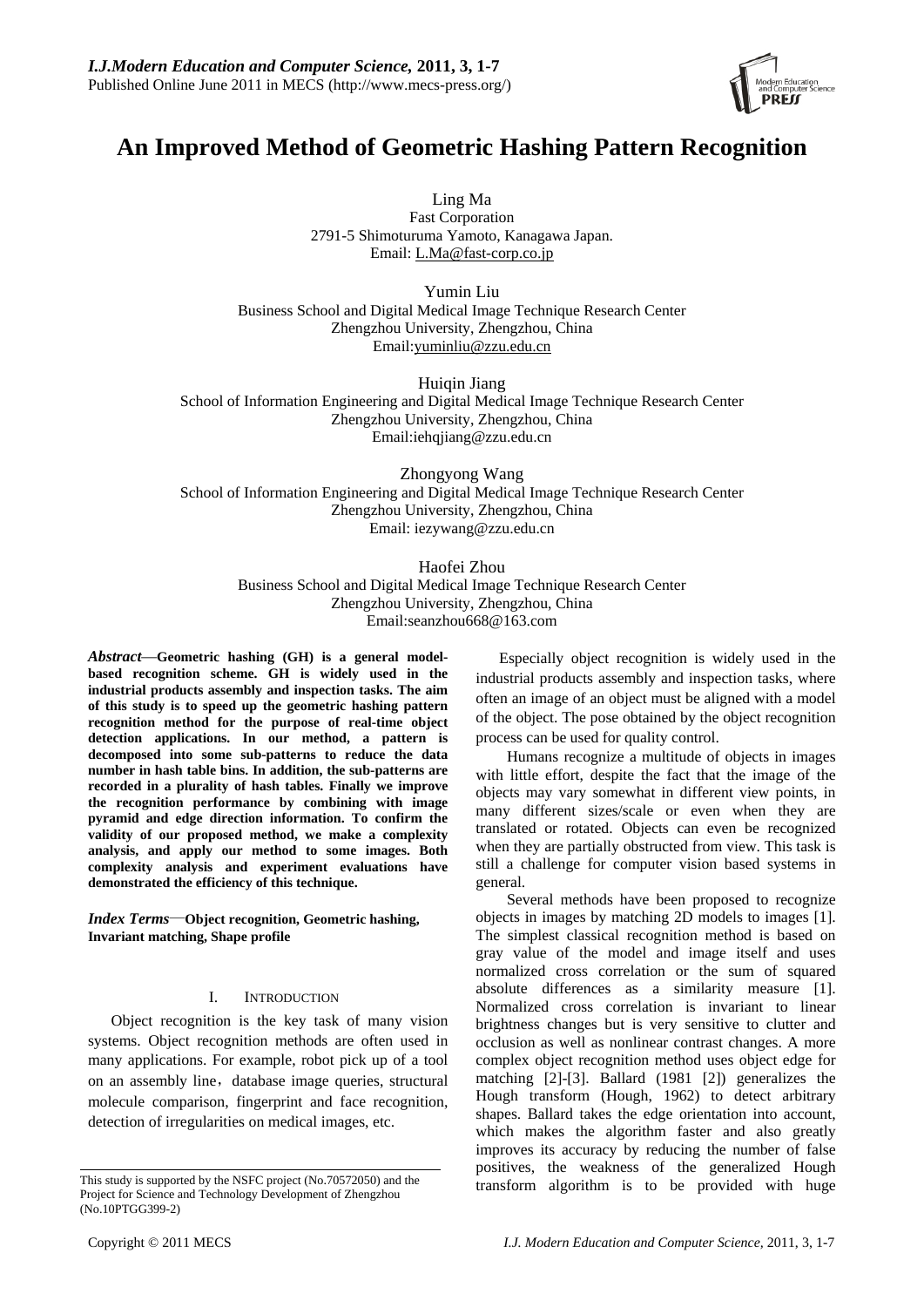parameter space  $(x, y, \theta, s)$ . It requires large amounts of memory to store the accumulator array.

Excellency of geometric hashing has been demonstrated in many applications [3]-[6].Common substructures can be found in a scene regardless of rotation, translation, scale, and occlusion using geometric hashing. Geometric hashing method is quite powerful in recognition precision. However, the complexities of modeling and recognition phases are the third power of the pattern feature points and scene feature points, respectively. When there are a large number of feature points in the pattern and the scene, the recognition process will be time consuming. Thus it is necessary to develop a fast object recognition technique.

In this paper, we describe some modification of Geometric hashing pattern recognition scheme to improve its recognition speed. Firstly, the edge of object image is extracted as feature points, and the pattern is decomposed into a series of sub-patterns. Second the sub-patterns are record in a plurality of hash tables. Finally we speed up the modeling and recognition phases by combining image pyramid with edge direction information. Both complexity analysis and experiment evaluations demonstrate the efficiency of this technique.

## II. OVERVIEW OF GEOMETRIC HASHING

Geometric hashing is a general model-based pattern matching technique, which is robust to partial occlusion as well as clutter. The geometric hashing paradigm consists of two stages. The first stage is an off-line model preprocessing step, in which the object recognized is represented by a group of feature points and model data is compiled into a hash table for fast access in the recognition stage. The hash table is accessed via invariants derived from scene features. Conventionally, these invariants are obtained by defining a coordinate frame based on a k-tuple subset of the features, such that all other features can be expressed in this frame in a manner which is invariant to all possible transformations that the feature set may undergo during the imaging process.

A disadvantage of the using of point features in conventional geometric hashing is that their extraction, especially in the presence of image noise, is particularly prone to errors. It has been shown that the standard geometric hashing technique is consequently rather sensitive to noise. To improve the recognition performance of conventional geometric hashing, we can consider improving the extraction of feature point, the selection of basis pair and the data number in hash table bins.

In this paper, we consider similarity transformation. The main goal is to represent the feature points by a few of intrinsic parameters in a rotation, scale and translation invariant manner, this was done by defining an orthogonal coordinate frame based on the ordered pair of points (refer to basis-pair) from the point set and representing all other feature points with their coordinates in this local frame. Such a coordinate frame is defined uniquely by assigning

coordinate  $(-1/2,0)$  and  $(1/2,0)$  to the first and second point respectively. Any similarity transformation applied to the point set will preserve their coordinates if they are represented in the same two-point basis. So if the twopoint basis selected in the recognition phase is the same order as in the modeling phase, the coordinates of other points in the two local frames will be the same even if the object have undergone similarity transformations. In order to recognize partial occluded object, various basis-pairs can be selected, so even if some feature points was occluded in the recognition phase, other basis-pair can be used to compare the object with the model pattern. For recording the local frames, a hash table is used. For every ordered pair of model feature points the coordinate of other model feature points are computed in the orthogonal local frame defined by this ordered pair. Each such coordinate (after a proper quantization) is used as an entry to a hash table, where the basis-pair at which the coordinate was obtained and recorded. For different basis-pair, the coordinate may be the same, so every hash table bin will be a list of basis pairs. Here a hash table is a two dimensional table with bins recoding pattern shape information.

In the recognition phase, after the scene feature points are extracted, we choose an arbitrary ordered pair of feature points as basis-pair and compute the coordinate of other feature points taking this pair as basis. For each such coordinate, we check the appropriate entry in the hash table, and for every basis pair there, a vote is tallyed for it as corresponding to the selected scene basis-pair. If a certain model basis-pair scores a large number of votes, take it as a matching candidate and compute the similarity transformation between the scene and the model. If the current scene basis-pair does not score high enough, pass to another basis-pair in the scene.

In our study, we compare two sets of points in similarity transform invariant way. Two-point basis is used.

We make the shape matching by geometric hashing. Preprocessing is executed as follows:

Step1: Extracting edge of the object as pattern feature points.

- Step2: Define a reference frame using two chosen feature points. One of feature points is defined as the origin, and the axis is defined by the line between two feature points.
- Step3: Compute the orthogonal basis associated with the defined reference frame.
- Step4: Compute the coordinates of all the other feature points in the defined reference frame, constituting a reference frame system.
- Step5: Use each coordinate as an address to the hash table, and store the entry at the hash table address.
- Step6: Repeat step 2 to 5 for each pattern reference frame.

The matching of a target object is accomplished as follows:

Step1: Extract feature points in the scene.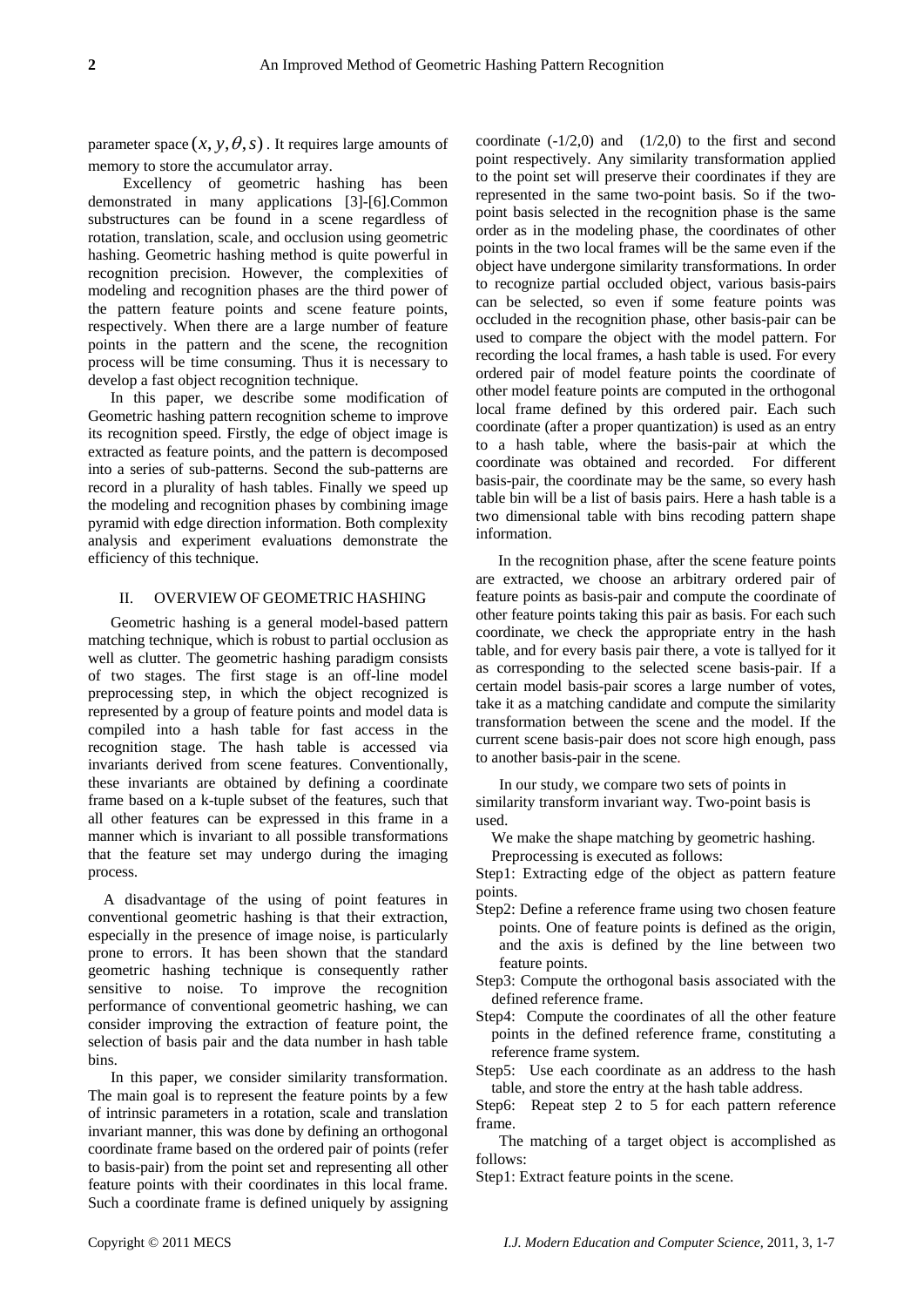- Step2: For each reference frame of the target, compute orthogonal basis associated with this reference frame.
- Step3: Compute the coordinates of all other points in the current reference frame.
- Step4: Use each coordinate to access the hash-table and retrieve all the records.
- Step5: "Vote" for the recorded pairs.
- Step6: Compute the transformations of the "high scoring'' hypotheses.
- Step7: Repeat step 2 to 6 for each target reference frame.

# III. IMPROVEMENT OF GEOMETRIC HASHING

The complexity of geometric hashing is higher. If the number of model feature points is m, the modeling complexity will be  $O(m^3)$ . If the number of the feature points in the scene is n, the complexity of this recognition will be  $O(n^3)[2]$ .



Figure1. The flow chart of the proposed method

On the other hand, it is remarkable aspect that the process should be as fast as possible in visual systems. If we use only one hash table to record pattern, the number

of all possible basis-pairs will be large. Thus there will be a large number of local orthogonal frames. In this case, a large number of local coordinates have to be computed in every local orthogonal frame, some hash table bin's list will be very long. Much time would be consumed to access it. We develop some techniques to improve the performance of geometric hashing method so that it can be used in real-time recognition applications.

Our improvements include the following several aspects. In the modeling phase, firstly, edge is extracted as the features of the model object. Secondly, the pattern is decomposed into some sub-patterns using clustering method to reduce the data number in hash table bins. Thirdly, the sub-patterns are recorded in a plurality of hash tables. In the recognition phase we improve the recognition performance by combining with image pyramid and edge direction information. Firstly, the edge is extracted by pyramid technique as the features of the coming image. Secondly, according to the angle and distance between the edge directions, the ordered pair of edge point is chosen. The flow chart of the proposed method is shown in Fig.1.

#### *A. Image pyramid*

The Object recognition task is usually accomplished by the whole image information. The more the number of pixels are on the image plane; the more accurate tracking performance can be expected. But at the same time more computations are required. Similar to human eyes tracking a fast moving car, it is not necessary to visualize a clear image to achieve the tracking mission. The tracking task can still be successfully executed although a vague image about the moving object is observed. Therefore, just rough image information will be sufficient for the initial stage of tracking. After the camera almost follows the moving object, more accurate tracking performance can be achieved by using an image with better resolution. This idea will be realized by the technique of image pyramid, which has also been implemented to resolve the difficulty of image correspondence for the correlation-based optical flow computation [8] and feature tracking [9].

 The image pyramid is a data structure designed to support efficient scaled convolution through reduced image representation. Let us assume the size of the given image is N by N as shown in Figure2. The image pyramid is a hierarchical structure composed of n levels of the same image of different resolutions. At the bottom of the pyramid is the given full size image. Each set of neighboring pixels is replaced by their average as the pixel value of the image at the next level. This process, which reduces the image size by half, is repeated times until finally an image of only 1 pixel (average of entire image) generated as the top of the pyramid.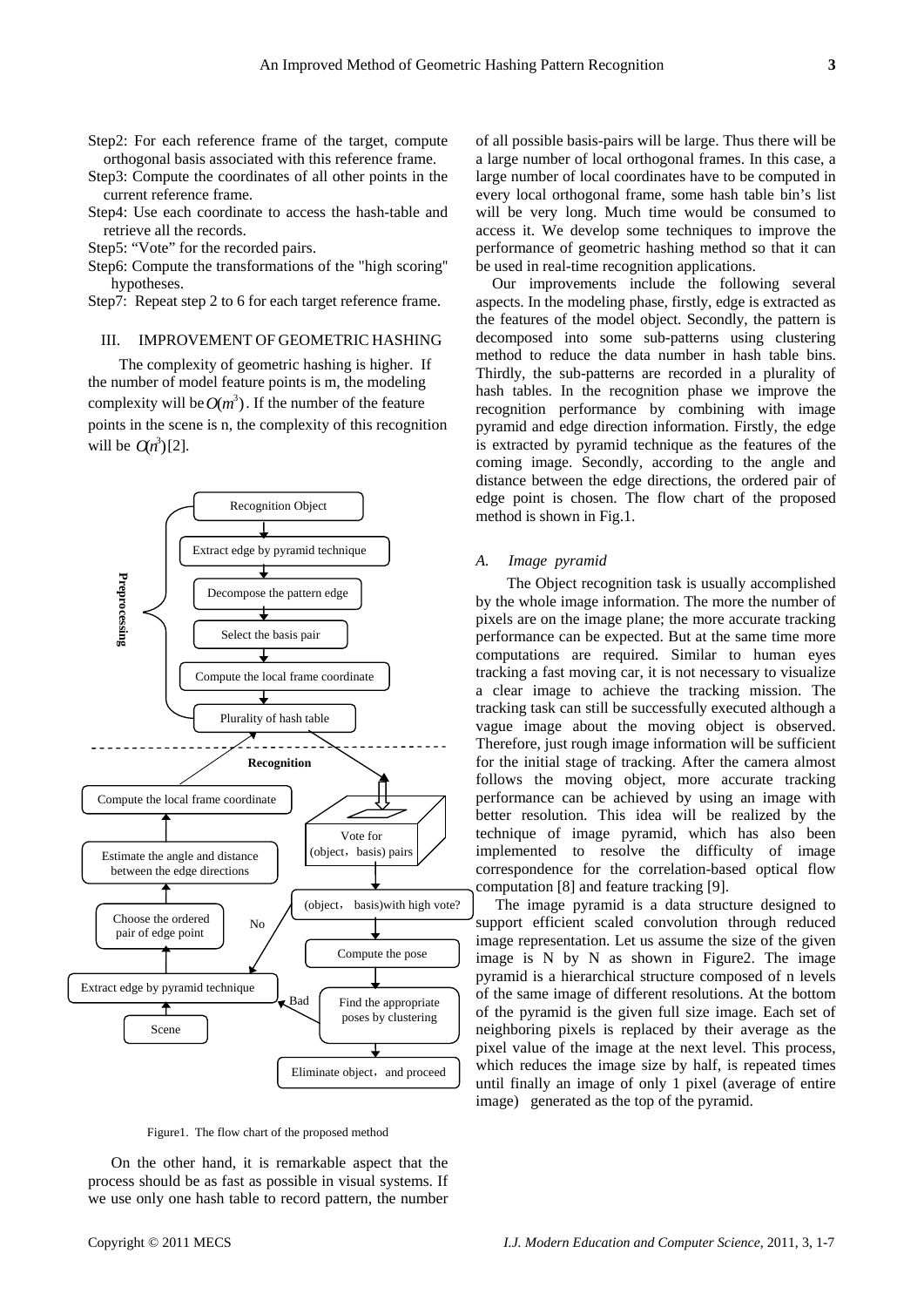

Figure2. Image Pyramid

In this way, we can obtain a sequence of copies of the original image in which both sample density and resolution are decreased in regular steps.



Figure3. Example of an image pyramid

An example of the image pyramid at two levels is shown in Fig.3. We combine both global and local information to detect edges while suppressing noise at the same time. A proper level is found in the pyramid where noise is sufficiently pressed while major edges are still represented. For each edge element, a pixel with its gradient greater than a threshold, search its 4 children in the next level to identify finer edge elements. We do this recursively until finding edges with fine details but without interference of noise.

#### *B. Pattern clustering and a plurality of hash tables*

In order to improve the modeling and recognition efficiency without reducing the feature points, we consider reducing the number of possible basis-pairs and the number of coordinates to be computed in the local frame defined by the basis-pair. We perform the following algorithm for this goal. The pattern first is decomposed into some sub-patterns using clustering method. Second, different sub-patterns are recorded in different hash tables. Third basis pairs are selected only on the same sub-pattern, and then local frame coordinates of the feature points are computed only on this sub-pattern. The computed coordinate is used as an entry to the corresponding hash table.

Let us make a complexity analysis. Since we only need to select basis pairs on the same sub-pattern, and local frame coordinates of the feature points are computed only on the sub-pattern, this method not only can greatly reduce the number of possible basis-pairs, but also the computation of local frame coordinates can be cut down. Also, the length of basis-pairs list in hash table bins can be shorted.

If the number of the original pattern's feature points is m, a sub-pattern average has n feature points, the number of decomposed sub-patterns is k, and then the time complexity for our method will be  $1/k<sup>2</sup>$  that of the present method**.** This greatly reduced the computation time.

For basis-pair  $(O_1, O_2)$  in scene, if the pattern basispair  $(P_1, P_2)$  obtained a large number of votes, one object pose  $(x, y, \theta, s)$  can be obtained by comparing the length, angle and location of the two line segments.

Obtained all possible poses, we define a metric in pose space and use clustering method to obtain the object poses. We check the poses by edge points and refine the poses using the least square method.

The local frame coordinate  $(\vec{X}_{ij}, \vec{Y}_{ij})$  is computed using  $(1)$  and  $(2)$ .

$$
\vec{X}_{ij} = (P_j - P_o) / ||P_j - P_o|| = (x_{ij}, y_{ij})
$$
 (1)

$$
\overrightarrow{Y}_{ij} = -(y_{ij}, x_{ij})
$$
 (2)

Where,  $(P_i, P_j)$  is any given basis-

pair 
$$
P_o = (P_i + P_j)/2
$$
.

The coordinate of any other feature point  $P_f$  in this frame is computed using (3).

$$
(x_f, y_f) = (X_{ij} \bullet (P_f - P_o), Y_{ij} \bullet (P_f - P_o))
$$
 (3)

The coordinate is used to record the basis-pair of the hash tables in the modeling phase. It is also used to access the hash tables to vote the pattern basis-pair corresponded bins in the recognition phase.

## *C. image alone edge direction and basis pair selection*

The other methods also can be used to speed up the modeling and recognition phases. If the number of feature points is less, the number of possible basis-pairs will be less. Thus the computation time of local coordinates for all feature points can be cut down. We have reduced the number of edge points and the number of basis-pairs using image pyramid. Another significant improvement of this paper is that a good local constraint is used to increase the recognition performance. On the other hand, how to incorporate local information into GH is important for increasing the matching efficiency. Basically, good local constraints can increase both accuracy and the speed of matching by removing irrelevant hypotheses. Pairs (object, basis) whose bases are not similar to the scene basis should not be counted in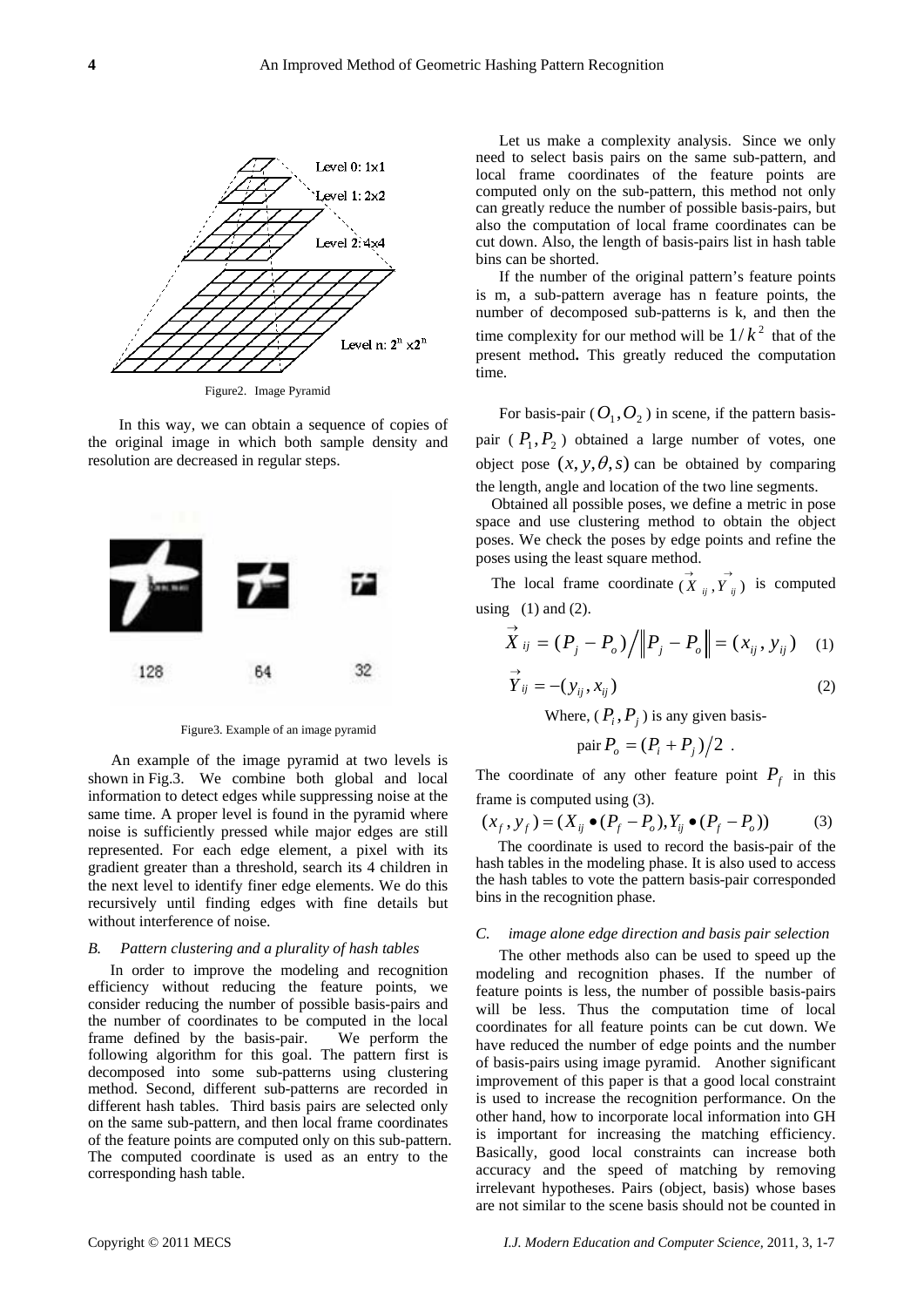the voting stage. Using this constraint, the number of spurious hypotheses can be considerably reduced.

In the recognition phase, the search range first is limit based on the sub-pattern's information. In the limited range, the basis-pair is selected and the scene local frame coordinates are computed. Feature pair points with distance larger than the maximum diameter of subpatterns will not be selected as basis-pair to vote any subpattern.



Figure4. This constraint is used in the recognition stage

The example is implemented as shown in Fig.4. In this way, the number of possible basis-pairs is reduced in the recognition process. For every selected basis-pair, if the local frame coordinates of the feature points is outside certain range, since it do not score to any sub-pattern, it need not to be computed to vote. Also, the number of the local frame coordinates computed can be reduced. Therefore, the recognition phase can be speed up.

So, we select basis-pair by limiting the angle size. If the angle is not in some range, they will not be selected as basis-pair.

 To summary, the modeling and the recognition procedures of our work are as follows:

Modeling phase:

- Step1: Detect the pattern image edge and resample edge by pyramid technique.
- **Step2:** Decompose the pattern edge into some subpatterns by clustering method.
- **Step3:** For each ordered pair of edge point on same subpattern, if the angle between the edge directions of the pair is in certain range, the following a) and b) are implemented.
	- a) Compute the local frame and the local frame coordinate of other edge points on the same subpattern.

b) After a proper quantization, use the coordinate as an index to the corresponding hash table and insert into the hash table bin. Where, the information of the basis-pair was used to determine the coordinate.

Recognition phase:

**Step1:** Detect the coming image edge and resample edge by pyramid technique.

**Step2:** Choose the ordered pair of edge point in the image. If the angle between the edge directions of the two edge points and the distance between them are in certain range, the following operations are executed.

a) Compute the local frame and the local frame coordinate of other edge points which are in certain neighbor range of the basis-pair.

b) Appropriately quantize the coordinate, access the bins of all hash tables, and for every entry there, cast a

vote to the pattern basis-pair, then determine the pattern basis-pair that maximum the scores of all pattern basis-pairs in the plurality of hash tables. If its scores are high enough, compute the pose.

**Step3:** Find the appropriate poses by clustering, check and refine the poses using pattern and scene image edge points.

#### IV. EXPERIMENTS AND RESULTS

In this subsection, we perform a series of detection experiments using the proposed algorithm and different images. The test environment is 2.8GHz CPU with 512M memory and VC++6.0. Both visual and quantitative evaluations are presented with implementation of this technique in images. We show three experiment examples. The first example is implemented using a black-and-white image. The size of this image is  $512 \times 480$ . This image includes four cases of the recognition object: the original object, the rotated object, the partial occlusion object, and the scaled object. The first experiment results are shown in Fig.5. The experiment results have shown that the object can be found accurately in any cases. The search time is about 60 ms, including edge detection, vote, pose clustering and pose refining. Where vote time is less than 10ms.One pattern and one hash table are used in this example.



Figure 5: rotated, occluded and scaled object detection

The second example is implemented using a real image as shown in Fig.6. This is a character string pattern detection sample. Character string can be recognized accurately using this method. The total search time is about 90ms, the vote time is less than 12ms. We use four sub-patterns to represent two characters and four hash tables in this sample.

The third example is done on a color pattern search. The objects have different size, different angle and different color as shown in Fig.7. After detecting edges in the color image, we detect objects in the scene by the presented method. The experiment results are shown in Fig.7. As be seen, these objects can be recognized also accurately. The total search time is about 65ms, the vote time is less than 2ms.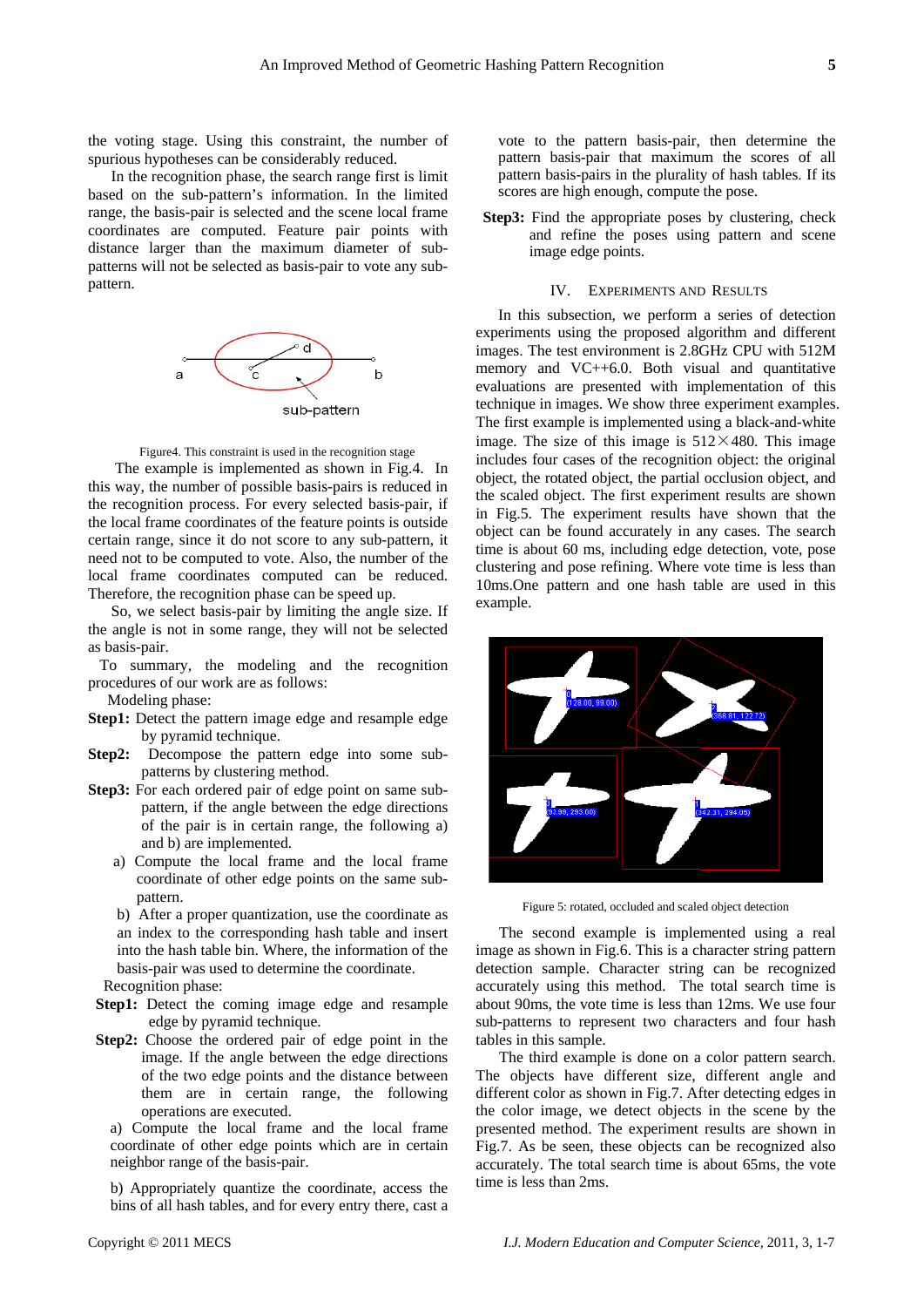In addition to precise recognition, we add the denoting step in image preprocessing. In this study, the denoting step and edge detection [7] are accomplished based on Vision Software Library developed by Fast Corporation, Japan.



Figure6. Character string pattern detection



Figure7. Color object detection

## V. CONCLUSION AND FUTURE WORK

In this paper, in order to fulfill the requirements of real-time industrial applications, we have developed a fast object detection technique in images based on geometric hashing. With implementation of this new technique to various images, results have shown to be successful for fast object recognition. Both complexity analysis and experiment evaluations have demonstrated the efficiency of this technique. Future work will concentrate on further improving this technique to fulfill the requirements of real-time industrial applications and detection of irregularities on medical images.

## ACKNOWLEDGMENT

Thanks to all members belonging to the Image Solution Group of Fast Corporation, Japan.

#### **REFERENCES**

- [1] D.H. Ballard. Generalizing the Hough Transformation to Detect Arbitrary Shapes. Pattern Recognition.Vol.13 No.2. pp111-122. 1981.
- [2] H.J. Wolfson and I. Rigoutsos. Geometric hashing: an overview. *IEEE* Computational Science and Engineering*,* 4(4):10–21, Oct-Dec 1997.
- [3] Hunny Mehrotra. Banshidhar Majhi. Phalguni Gupta.Robust iris indexing scheme using geometric hashing of SIFT keypoint. Journal of Network and Computer Applications, Vol. 33, No. 3, 2010, pp 300-313.
- [4] Md.Saiful Islam,Andrzej Sluzek. Relative scale method to locate an object in cluttered environment.Image and Vision Computing.

Vol. 26, No. 2, 2008, pp 259-274.

- [5] K.Yasuhiro,O.Tomonob and O.Takenao. Partial Geometric Hashing for Retrieving Similar Interaction Protein Using Profile, Information Technology, 2007. ITNG '07. Fourth International Conference on Digital Object *. 2*007, pp589 – 596.
- [6] X.Guo and A. Hu. The Automatic Fuzzy Fingerprint Vault Base*d* on Geometric Hashing: Vulnerability Analysis and Security Enhancement , Multimedia Information Networking and Security, 2009. MINES 09. 2009 , pp62 – 67.
- [7] John canny. A computational approach to edge detection. Pattern Analysis and Machine Intelligence, IEEE Transactions on, PAMI-8(6):679–698, Nov. 1986.
- [8] P. Anandan,"A computational framework and an algorithm for the easurement of visual motion," International Journal of ComputerVision, vol. 2, no. 3, 1989, pp. 283-310.
- [ 9] J. Y. Bouguet, Pyramidal Implementation of the Lucas Kanade FeatureTracker, Intel Corporation, Microprocessor Research Labs, 2000.



Ling Ma received his M.S. degree in computed mathematics from Hebei Normal University, P.R. China and Ph.D degrees in Department of Manufacturing Engineering from Beijing university of Aeronautics &Astronautics,. P.R. China, in 1987 and 1997, respectively. In 1998, he joined

Tokyo Research Institute of Tani Electronic Company, Tokyo, Japan, as a researcher. Presently He is working as a Research Fellow in Fast Corporation in Japan. His research interests include image processing, pattern recognition, 3D machine vision and computer graphics.



**Yumin Liu** received her M. S. degree in mathematics from Zhengzhou University and Ph.D degree from Nankai University, in 1988 and 2003 , respectively. In 1988, she joined Zhengzhou Institute of Aeronautical Industry Management, China, and in 1995 she was promoted to Professor

in the Dept. of Application Science Zhengzhou Institute of Aeronautics .From 2001 to Current, she is a Professor in Zhengzhou University. She currently is a member of Digital Imaging Technology Research Center, Zhengzhou University. She current research interests are in Quality Engineering, Statistical Technique, Corporate Governance Customer Satisfaction Measurement, Six Sigma Management and image processing.